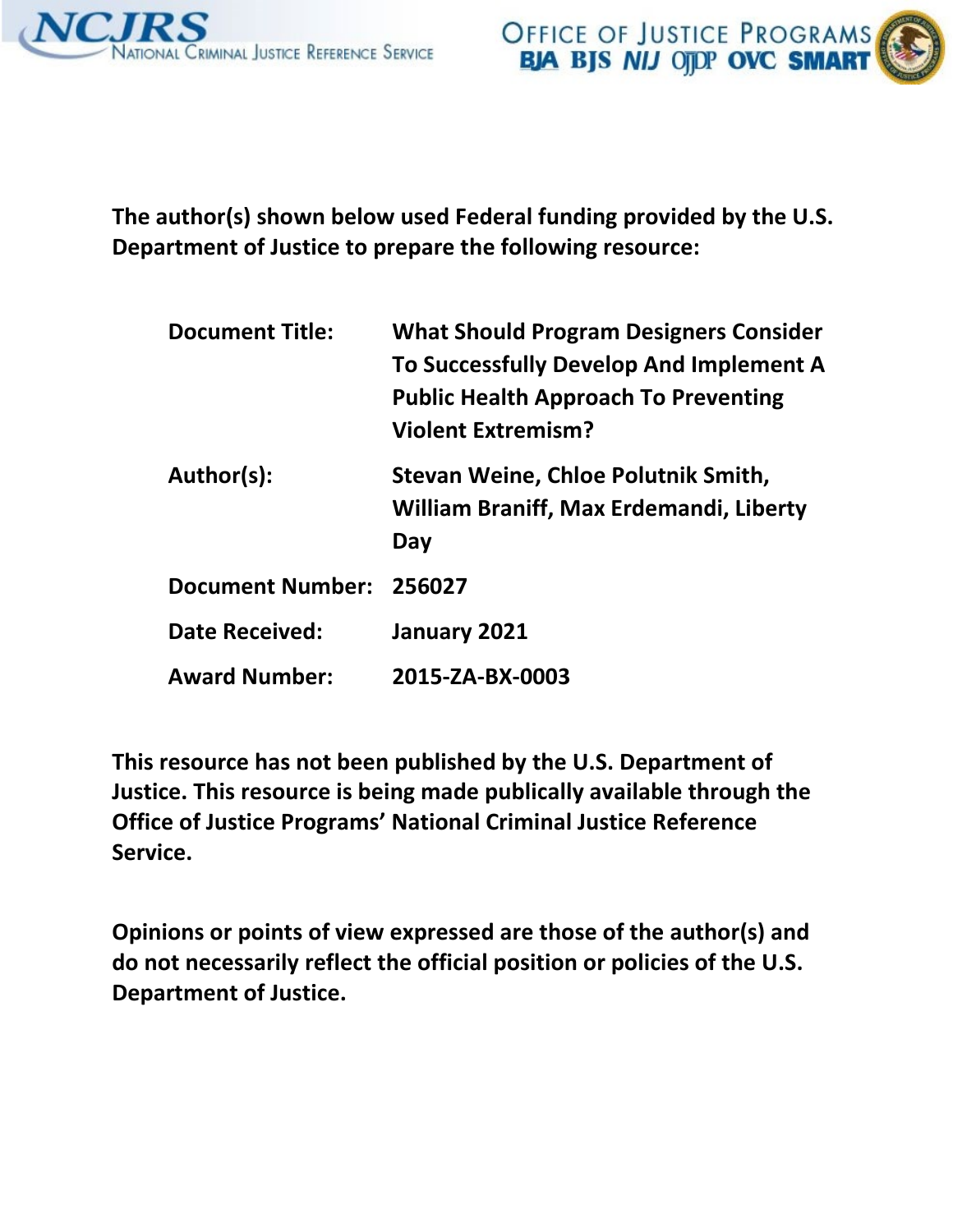# WHAT SHOULD PROGRAM DESIGNERS CONSIDER TO SUCCESSFULLY DEVELOP AND IMPLEMENT A PUBLIC HEALTH APPROACH TO PREVENTING VIOLENT EXTREMISM?

# LESSONS LEARNED FROM EVALUATING SAFE SPACES

The University of Illinois at Chicago (UIC) evaluated the Muslim Public Affairs Council's (MPAC) Safe Spaces program and found that the program as implemented was not successful, but some aspects showed potential. The full NIJ report is available and scholarly reports forthcoming. This research brief, written in collaboration with START, shares key lessons learned to help guide other programs and policies.

# **BACKGROUND**

A public health approach to preventing violence needs to be grounded in an appropriate and acceptable model and also include a feasible plan for how community-based organizations can implement the program under real-world conditions. The Safe Spaces program took the following steps, with key lessons learned as follows:

# PROGRAM DESIGN

## Gathered community feedback.

The researchers conducted focus groups with a heterogeneous sample of individuals at different settings (i.e. mosques, schools, community centers) to gather feedback that was used to modify the Safe Spaces Toolkit. Community members rejected the violent extremism focus and preferred a public health approach. However, there was not enough formative work on better defining community needs, priorities, and strengths, that could be the basis for programming.



# Redesigned the program.

After gathering community-feedback, MPAC and the UIC researchers convened a Program Design Lab that modified the Safe Spaces model based on focus group findings. Such modifications included:

- abandoning a national security focus,
- adopting a public health framework that emphasized building healthy communities, and
- refining the PIE (Prevention, Intervention, Ejection) model to remove the ejection component.





These steps, while necessary, were in retrospect not sufficient.

- One, the program did not adequately define with communities who is vulnerable for what and how the program would help them.
- Two, the program also needed to further consider program delivery in order for communities to be able to implement the program successfully.

This resource was prepared by the author(s) using Federal funds provided by the U.S. artment of Justice. Opinions or points of view expressed are those of the author(s) and do not necessarily reflect the official position or policies of the U.S. Department of Justice.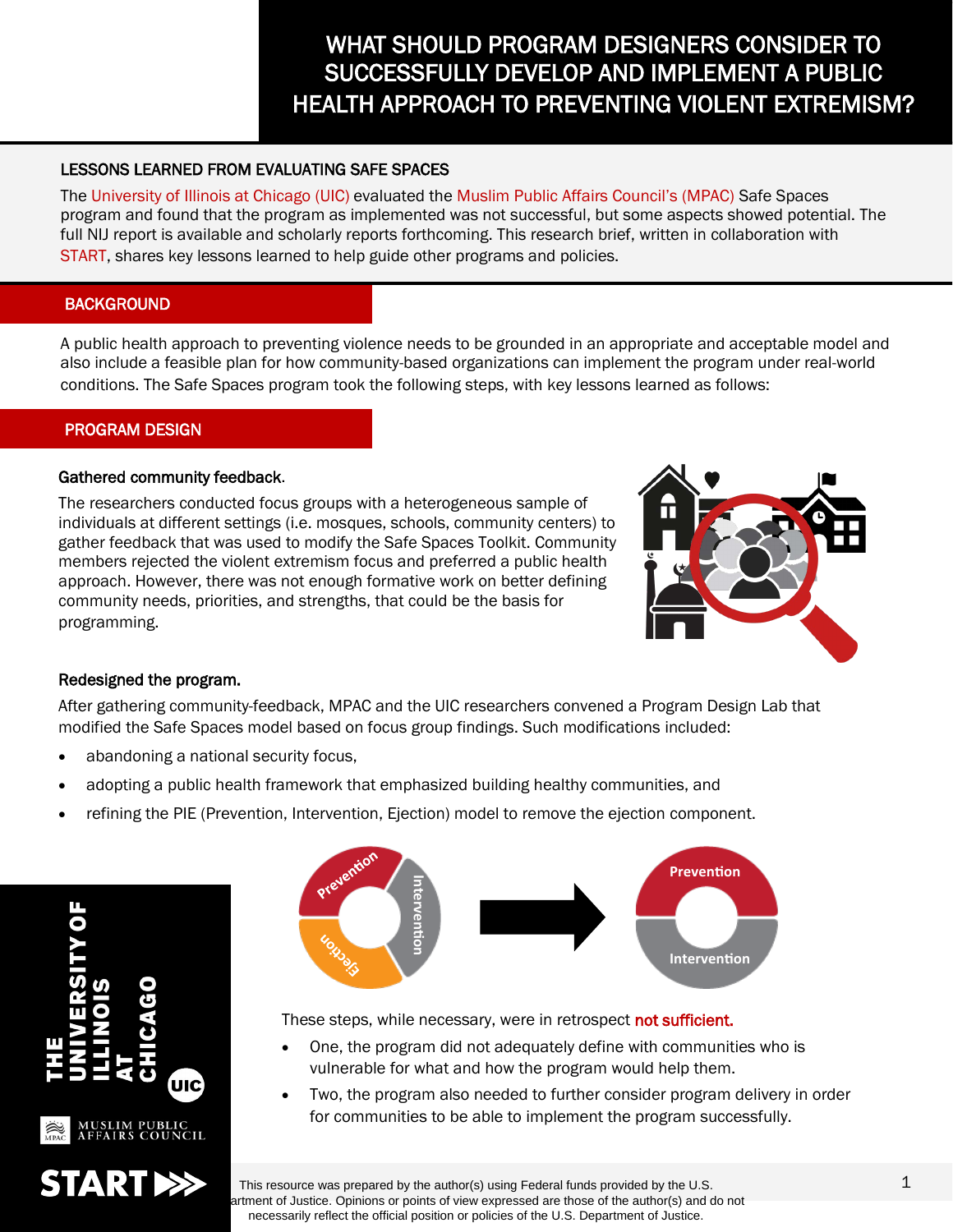## Selected the trainer(s).

The Safe Spaces trainer received over 20 hours of training that included practice runs in person and over the phone with MPAC and UIC researchers. Regardless of being trained, the trainer did not have previous knowledge of the Safe Spaces program or background knowledge of the public health framework. In addition to having to learn the program in a short amount of time, the trainer also needed to understand the communities' top concerns (e.g. mental health, substance abuse, youth apostasy, domestic violence), and did not have sufficient expertise to address questions and challenges that arose during the trainings (e.g. providing tangible examples of civic engagement and explaining the roles and responsibilities of the Community Response Team members).

## Communicated with site leadership.

Enlisting the support of leadership ahead of the initial training ensures that they will actively drive the program forward. Although the sites agreed to participate in the Safe Spaces training, at many of the sites the leadership was not fully supportive of the program or aware of the long-term commitment, and following the initial training, they put forth little effort to implement primary prevention or secondary prevention activities.

## Provided a cohesive program.

Primary prevention is a proactive effort, based on the pillars of honest conversations, civic engagement, parental support, and media literacy; while secondary prevention is about identifying at-risk individuals, assessing the levels of distress and threat, and providing the best course of action (including forming a community response team, and referral for continued care). There was a disconnect between the primary prevention activities, which were heavily informed by the public health model, while the secondary prevention activities focused on threat assessment and crisis intervention, which require focusing in-depth on specific violence and suicide scenarios.

#### Provided technical assistance.

While MPAC provided post-training technical assistance to implementation sites free of charge, the communities seemed uninterested in receiving this support. The mechanism of support was that the coordinator provided contact information and encouraged participants to reach out. However, this depended on communities assessing their need for support and/or further training, which was not done consistently site to site. Additionally, the leadership at these sites were volunteers, who wore many hats and already volunteered their time on other programs. Technical assistance was not enough to overcome the lack of human resources at the sites to take on violence prevention programming.

*Primary prevention is a proactive effort, based on the pillars of honest conversations, civic engagement, parental support, and media literacy; while secondary prevention is about identifying at-risk individuals, assessing the levels of distress and threat, and providing the best course of action .*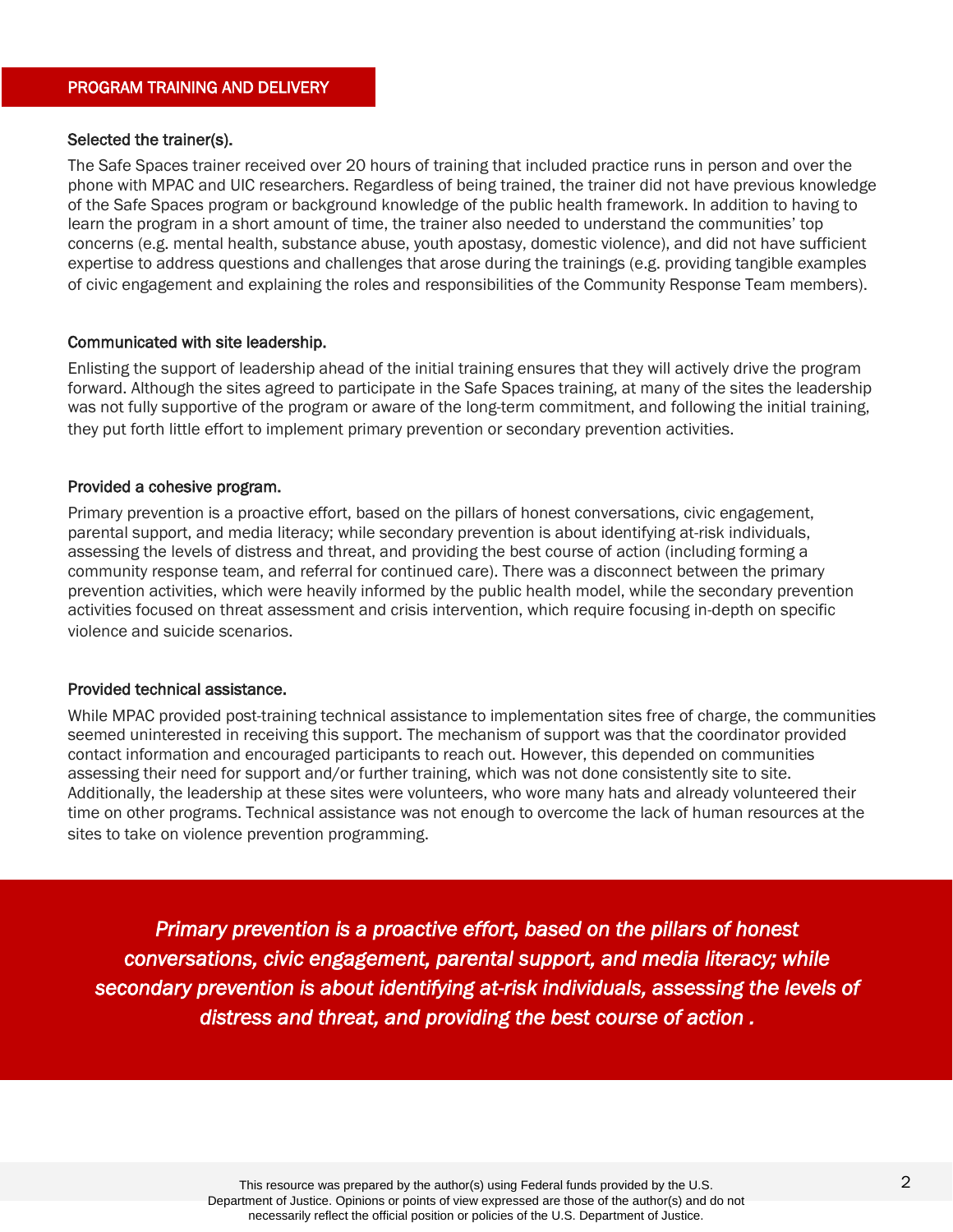# RECOMMENDATIONS

## Use a Collaborative Partnership Approach.

Rather than designing a program based on the program developers' perceived needs of the community, a collaborative partnership approach should be pursued so that community members, program designers, and researchers can collaboratively define the priorities the program addresses, including but not limited to violence prevention. Gathering information on the needs of each community site prior conducting the training can be useful to understand unique concerns, issues for action, and developing goals prior to delivering the program training.

## Build community-based organization's capacity.

For successful implementation, the program needs to consider human and financial resources, and building the community's capacity to implement and sustain their own programming. This could include focusing on leadership buy-in so that local institutions are more willing to mobilize resources. Additionally, the program could provide assistance to search for potential funding and staffing. The program could also work on connecting sites with local experts to address specialized problems (i.e. mental health, substance use), which would further enable communities to rely on outside experts and address a broader range of issues at play.

## Enhance training the trainer(s).

Training the trainer needs to be a top priority since a program cannot be effectively implemented by community sites without an effective trainer to delivery the skills and education to the sites. In addition to practice training run-throughs with the program developers, there should be multiple mock trainings at pilot community sites before conducting trainings at actual sites. This will better ensure that the trainer can successfully implement the program in a real-world setting. This also prepares the trainer for dealing with community questions and challenges so he/she has more realistic expectations before conducting trainings at actual sites. Moreover, a team approach may prove more advantageous than an individual trainer as it could include experts in community/mental health, youth issues, and other related concerns such as substance abuse and gang violence. Additionally, having conducted a community needs assessment first would allow for selecting trainers with the most relevant expertise and preparing the trainer(s).

# Engage leadership prior to training.

To get leadership support, it is imperative to ensure that the leadership has a positive perception of the program's benefits and effectiveness. This can be done by having the trainer establish a relationship with the leaders ahead of the initial training. The trainer should gather information regarding their community's needs, so that the program can be tailored, such as using language and examples that are relevant to each site. Leadership will likely make a greater effort to drive the program forward and mobilize resources to implement the program if they think it will strengthen their community and meet their community's needs.